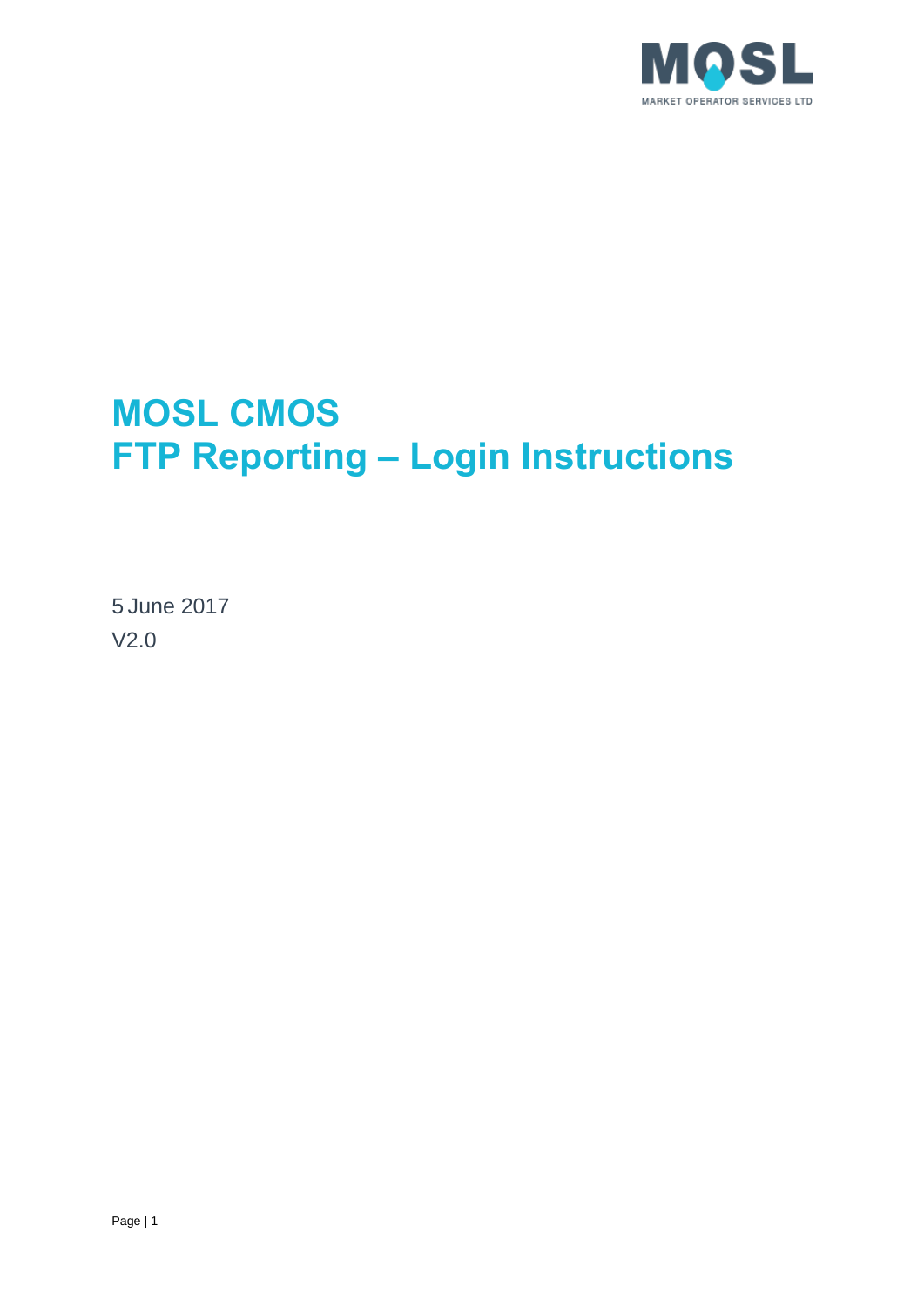

| <b>Version History</b> | Date       | <b>Changes made</b>                                                                                                                                                                                   |
|------------------------|------------|-------------------------------------------------------------------------------------------------------------------------------------------------------------------------------------------------------|
|                        |            | Update made to incorporate FTP reporting<br>modules. Updates include:<br>1.1 about this document – clarity on the<br>$\bullet$<br>minimum requirements to be met to<br>operate with the FTP solution. |
| V <sub>0.1</sub>       | 23/06/2016 | 1 connect to ftp environment - removed<br>$\bullet$<br>reference to IP                                                                                                                                |
| V <sub>0.2</sub>       | 21/07/2016 | Clarifications added around Reporting specifics                                                                                                                                                       |
| V1.0                   | 04/08/2016 | <b>Presented to Client</b>                                                                                                                                                                            |
| V1.2                   | 30/05/2017 | Updated, refreshed links and screenshots.<br>Internal review.                                                                                                                                         |
| V <sub>2.0</sub>       | 05/06/2017 | <b>Presented to Client</b>                                                                                                                                                                            |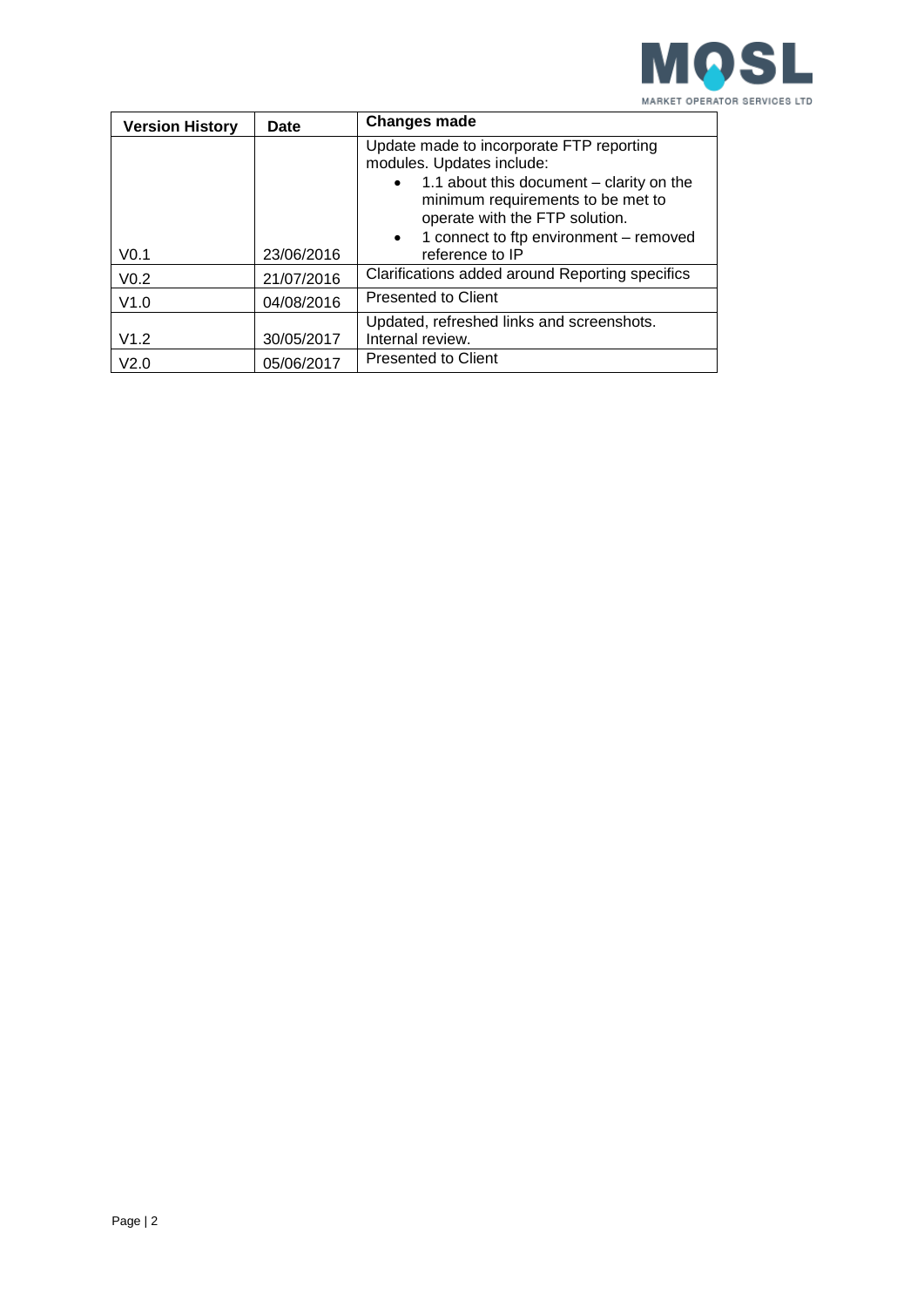

### **About this document**

In order for Market Participants to collect reports they will need to access the FTP server. This document is a walkthrough guide on how to connect to the FTP environment and use its functionality in order to retrieve reports.

MOSL has tested the connection with the FTP environment using the application 'SmartFTP' and **this document only shows the FTP walkthrough using the program 'SmartFTP'.** 

**MOSL does not endorse or support the exclusive use of 'SmartFTP' and market participants are free to choose any FTP application they wish.** If Trading Parties have chosen to connect to the FTP server using the program 'SmartFTP', please be aware that you will need to restart the application every time a change is made.

**If the chosen application is not 'SmartFTP' then the minimum requirements needed to interact successfully are:**

- The public facing IP address that you are using to interact with FTP must be included on the whitelist (see the CMOS Proforma).
- To be compatible with and use freely client certificates
- To be compatible with Microsoft Windows server 2012 FTP.
- The application must be using an FTPS Explicit Protocol
- A Passive port range of 2460-2500 must be opened on your firewall for the application to allow interaction with the FTP servers
- Ports 20 & 21 must be opened on your firewall for the application to allow interaction with the FTP servers.
- FEAT (Feature Negotiation Mechanism) must be sent before and after login. This is a key part of the authentication process. Being sent during log in rather than before does not meet the minimum requirements of the system
- The application must accept the use of URLs and not just IP addresses. The FTP servers are mapped to URLs and not IP addresses

This document should be read in conjunction with:

- The *[Initial Data Upload Requirements](https://www.mosl.co.uk/latest/mosl-issues-market-opening-data-strategy-and-initial-data-upload-requirements/)* document (published 20 January 2016), which explains MOSL's data requirements and key principles for the initial data upload, including whether items are mandatory, conditional or optional and the formats in which data must be supplied
- *[CSD0301: Data Catalogue](https://www.mosl.co.uk/download-document/bc2d5ecb095b50a88ab9242d36eb2b91)* (published 14 October 2015), which explains the data requirement in terms of the specific data items required for the non-household retail market to function correctly.
- The *[Pre-Production CMOS-Proforma](https://www.mosl.co.uk/download-document/d825bfb3b96c84b76a99bc3ba452f311)* document (published 1 April 2016), which explains what master data is required and contains information about certificates in relation to the FTP environment for all pre-production environments.
- The *[Production CMOS Proforma](https://www.mosl.co.uk/download-document/d825bfb3b96c84b76a99bc3ba452f311)* document is as per the pre-production Proforma, but targeted for Production.

For more information about MOSL, please go to [www.mosl.co.uk.](http://www.mosl.co.uk/)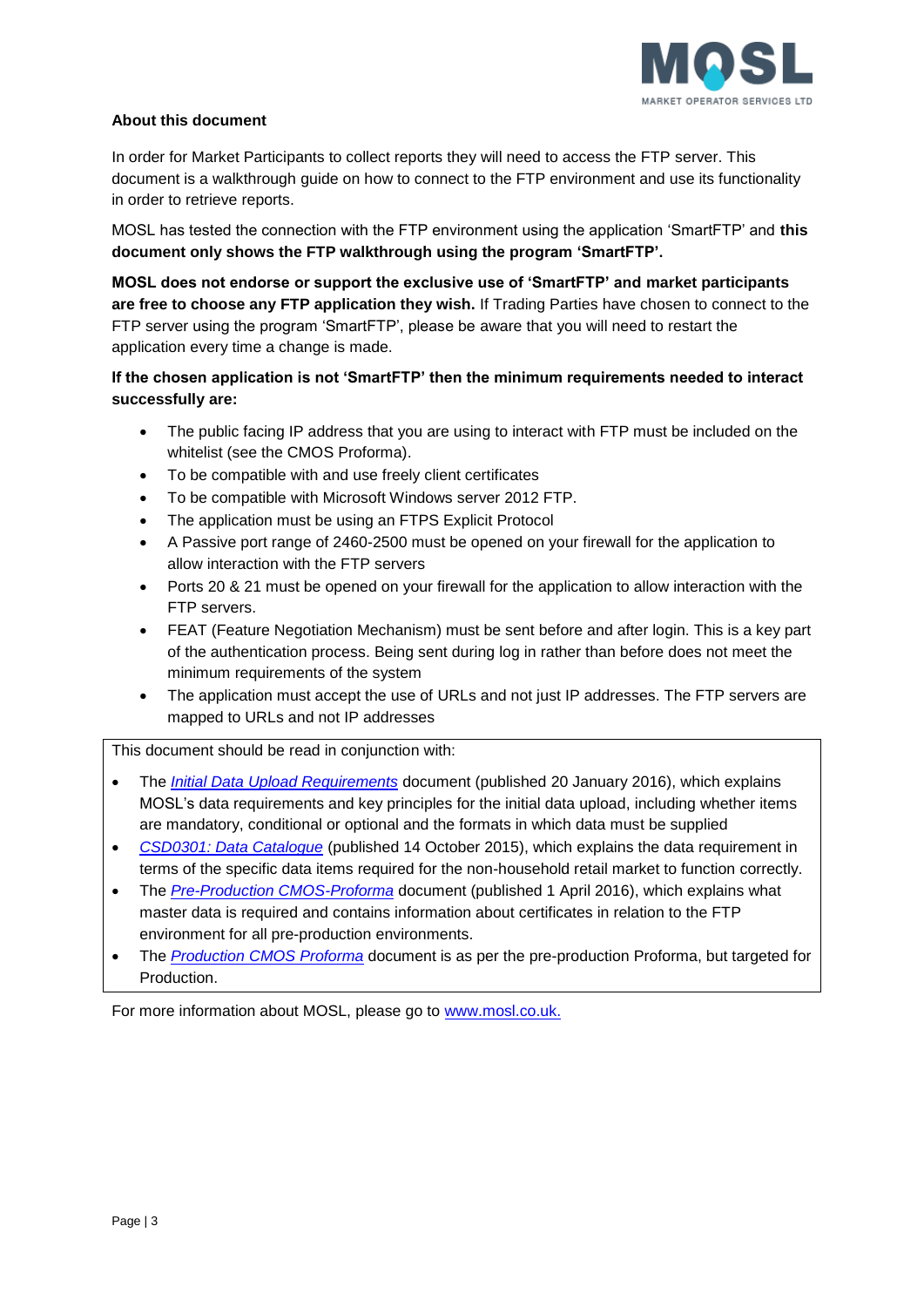

## <span id="page-3-0"></span>**Table of contents**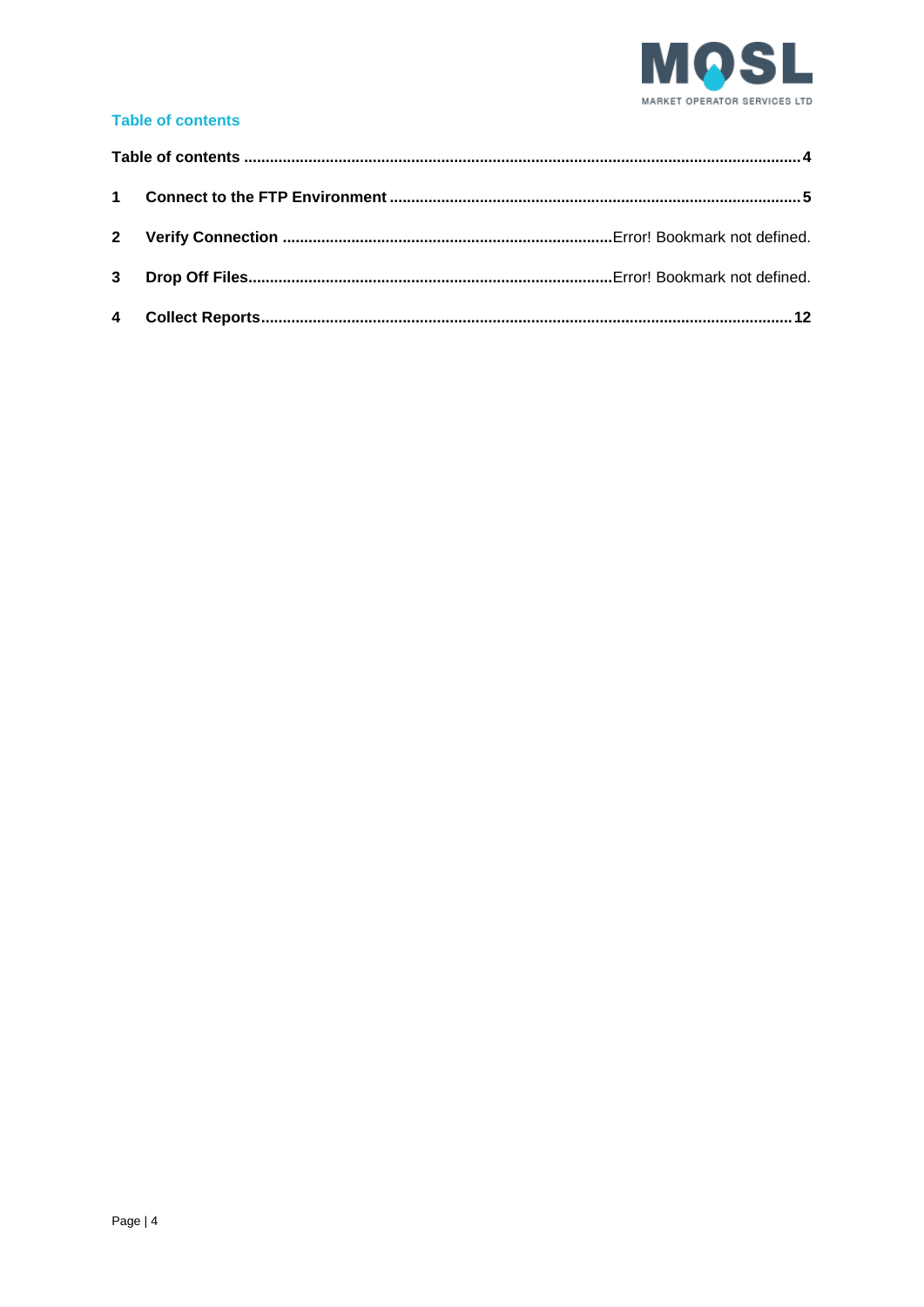

#### <span id="page-4-0"></span>**1 FTP connection overview**

Connection to the FTP reporting repository allows trading parties to access reports as specified in section 3 of this document.

- An application (e.g. SmartFTP ) is used to establish an FTPS connection to a reporting server (specific URL – see table below for URLs by Environment)
- A certificate is to be produced by the Market participant in the connection. This certificate will be the B2B certificate used for the particular environment you are trying to retrieve reports on. *A specific FTP certificate is not required.*
- Just as with B2B interaction, no username or password is required.
- Upon successful connection users will then land in their organisation specific root folder for reports. Reports are held in subfolders in .CSV file format.

## **2 Connecting to FTP Reporting Servers**

The URL throughout these screenshots is for Production; please select the correct URL from the table below based on the environment that you're trying to connect to.

Start your SmartFTP application and setup a new connection by completing the highlighted fields:

| <b>New Connection</b> | x                                                        |
|-----------------------|----------------------------------------------------------|
| General               |                                                          |
| Protocol:             | FTPS (Explicit)<br>Paste URL                             |
| Host:                 | automated.cmosservice.co.uk<br>21<br>Port:               |
| Path:                 | (optional)                                               |
| Login type:           |                                                          |
| Username:             |                                                          |
| Password:             |                                                          |
|                       | Properties                                               |
| Add to favorites      |                                                          |
| Name:                 | automated.cmosservice.co.uk - anonymous<br><b>V</b> Auto |
| <b>Quick Connect</b>  |                                                          |
|                       | Cancel<br>OK                                             |

- 1. Protocol: This needs to be set to 'FTPS (Explicit)'.
- 2. Host / URL: Please insert the specific URL to which you want to connect. Each environment has its reports placed on to its own URL. The URLs are as follows: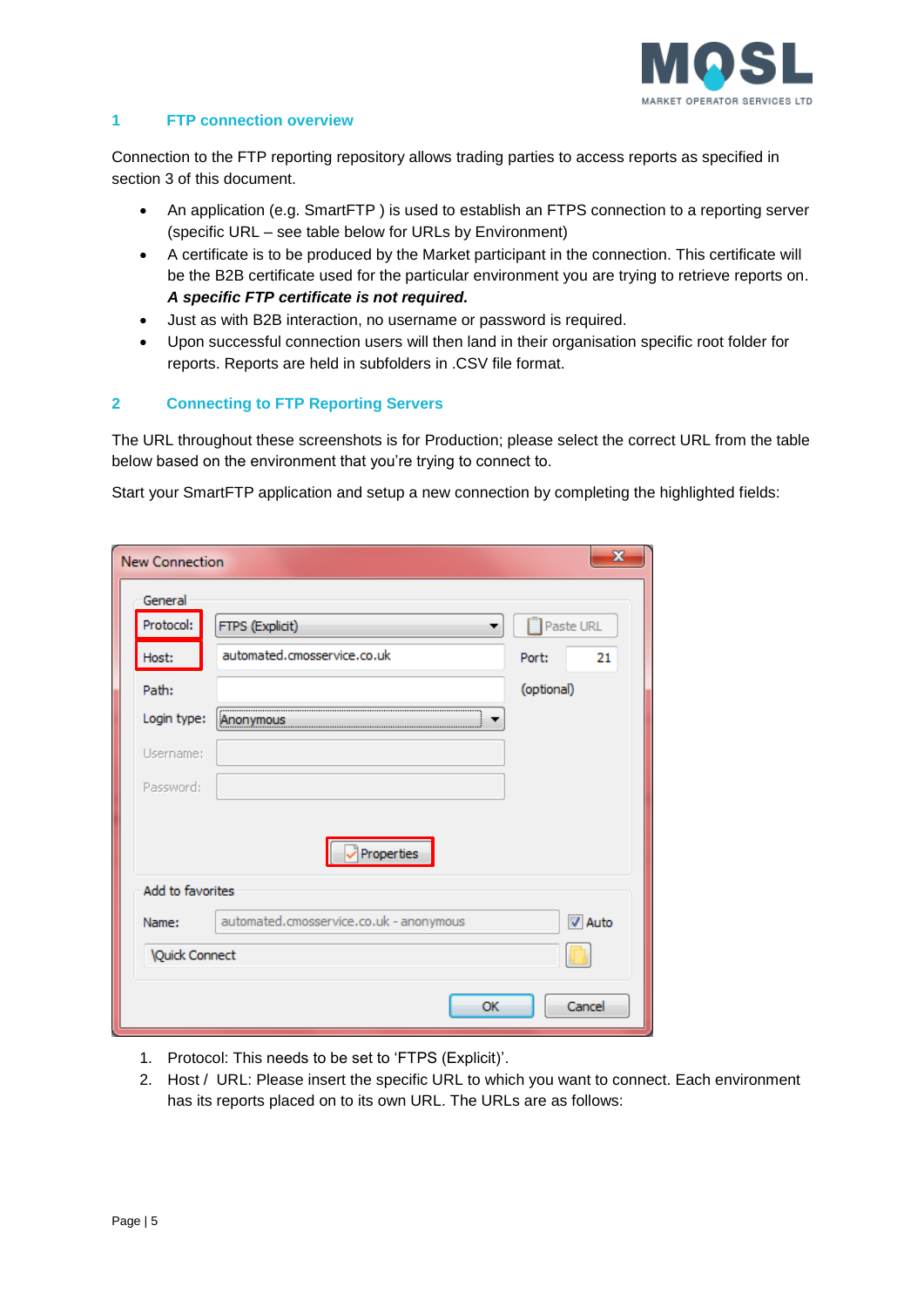

| <b>Environment</b> | <b>Name</b>                                      | <b>URL</b>                  |
|--------------------|--------------------------------------------------|-----------------------------|
| <b>MPS</b>         | Market Participant Sandpit                       | pine-a.cmosservice.co.uk    |
| MPS <sub>2</sub>   | Market Participant Sandpit 2                     | palm-a.cmosservice.co.uk    |
| <b>MEA/MST</b>     | Market Entry Assurance / Market Scenario Testing | maple-a.cmosservice.co.uk   |
| <b>PRD</b>         | Production                                       | automated.cmosservice.co.uk |

- 3. Login type: set to "Anonymous" (*Note: no username or password is required*).
- 4. Press "Properties".

Pressing "Properties" will display a new window:

| Properties                                                                                                                                        |   |                                                           | $\mathbf{x}$                                          |
|---------------------------------------------------------------------------------------------------------------------------------------------------|---|-----------------------------------------------------------|-------------------------------------------------------|
| <b>CALL</b><br>$\leftrightarrow$ Transfer<br><b>ASCII</b> / Binary<br>■ Auto Rename<br>Encryption<br>읊<br><b>File Exists</b><br>h<br><b>Files</b> | ┻ | ු <sup>ම</sup> General<br>Favorite<br>Name<br>Description | automated.cmosservice.co.uk - anonymous               |
| <b>Filters</b><br><b>o</b> Integrity                                                                                                              |   | Protocol:                                                 | FTPS (Explicit)<br>▼                                  |
| $\equiv$ Multi Part<br>Il Performance                                                                                                             |   | Server<br>Host:                                           | automated.cmosservice.co.uk<br>21<br>Port:            |
| <b>⊥≡ाै</b> Priority<br>▶ Queue                                                                                                                   |   | Path:                                                     |                                                       |
| Plugins<br>Speed Limits                                                                                                                           | Ξ | Timezone:                                                 | Automatic<br>▼                                        |
| + Connection<br><b>Proxy</b>                                                                                                                      |   | Login<br>Login type:                                      | Anonymous<br>▼                                        |
| $A$ TLS<br>$\mathscr{Q}$ FTP                                                                                                                      |   | Provider:                                                 | Favorite                                              |
| ← Transfer<br>Compression<br>$x$ FXP                                                                                                              |   |                                                           | Retrieves and stores the credentials in the favorite. |
| + Connection<br><b>Keep Alive</b>                                                                                                                 |   | Username:                                                 |                                                       |
| <b>TLS</b><br><b>Proxy</b>                                                                                                                        | ٠ | Password:<br>FavoriteId:                                  | {EFFE77F9-1905-473E-BEA8-78E9A45CE480}                |
| Edit default favorite                                                                                                                             |   |                                                           | OK<br>Cancel                                          |

The general settings need to have the following set – all should have transferred from the initial screen:

1. The protocol needs to be set to "FTPS (Explicit)"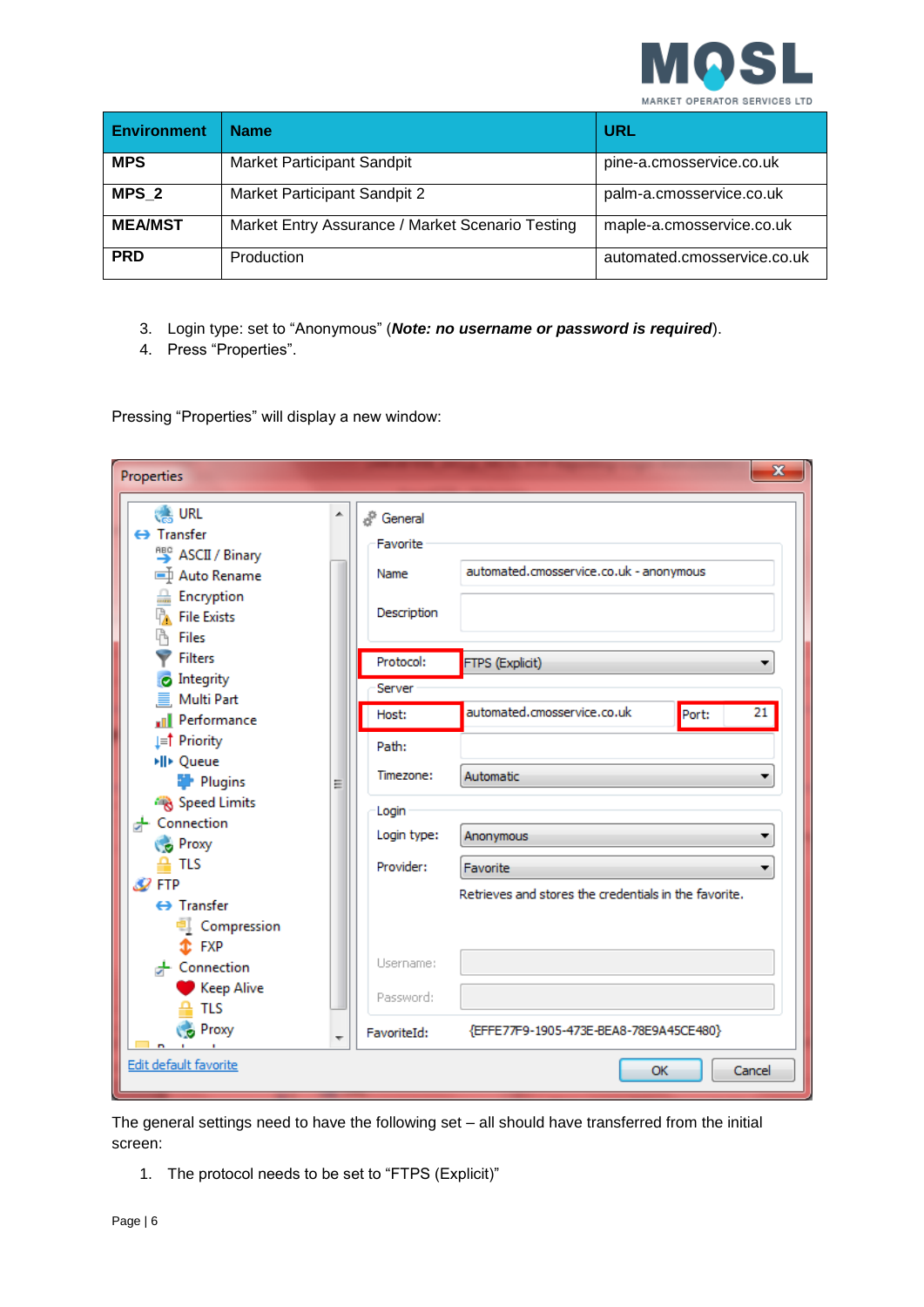

- 2. The Host should have URL value provided on step 2 above
- 3. The Port needs to be set to 21.

Next select "TLS" which is under "Connections":

| Properties                                                                                                                                                                                                                                                                                                                                                                                                                                                                                         |             | $\mathbf{x}$                                                                                                                                                                                                      |
|----------------------------------------------------------------------------------------------------------------------------------------------------------------------------------------------------------------------------------------------------------------------------------------------------------------------------------------------------------------------------------------------------------------------------------------------------------------------------------------------------|-------------|-------------------------------------------------------------------------------------------------------------------------------------------------------------------------------------------------------------------|
| <b>Cong URL</b><br>← Transfer<br><b>ASCII</b> / Binary<br>■ Auto Rename<br><b>Encryption</b><br><b>R</b> File Exists<br><b>Files</b><br><b>Filters</b><br><b>o</b> Integrity<br>$\equiv$ Multi Part<br>Il Performance<br><b>⊥≡† Priority</b><br>▶ Queue<br>Plugins<br>Speed Limits<br>- Connection<br><b>Proxy</b><br>$\triangle$ TLS<br>$\mathscr{Q}$ FTP<br>$\leftrightarrow$ Transfer<br>Compression<br>$E$ FXP<br>d+ Connection<br><b>Keep Alive</b><br><b>TLS</b><br><b>Proxy</b><br><b>D</b> | ▲<br>Ξ<br>۳ | <b>TLS</b><br>≙<br>Server certificate<br>Show warning if the cert provided by the server is not trusted.<br>Use default settings<br>Client Certificate<br>Enable<br>MST_CGI_Portal<br>Create cert<br>Cert manager |
| Edit default favorite                                                                                                                                                                                                                                                                                                                                                                                                                                                                              |             | Cancel<br><b>OK</b>                                                                                                                                                                                               |

The TLS settings need to have the following set:

- 1. Client certificates need to be set to "Enabled".
- 2. The certificate to connect to the specific FTP reporting server needs to be selected (the name shown above is an example).

B2B certificates supplied by Trading Parties are to be used to retrieve reports. **No new certificates need to be procured.** The environment for which FTP connectivity is being established will require the B2B certificate for the same environment to be used. If no B2B connectivity is set in the environment, a new Proforma with a B2B certificate will need to be supplied.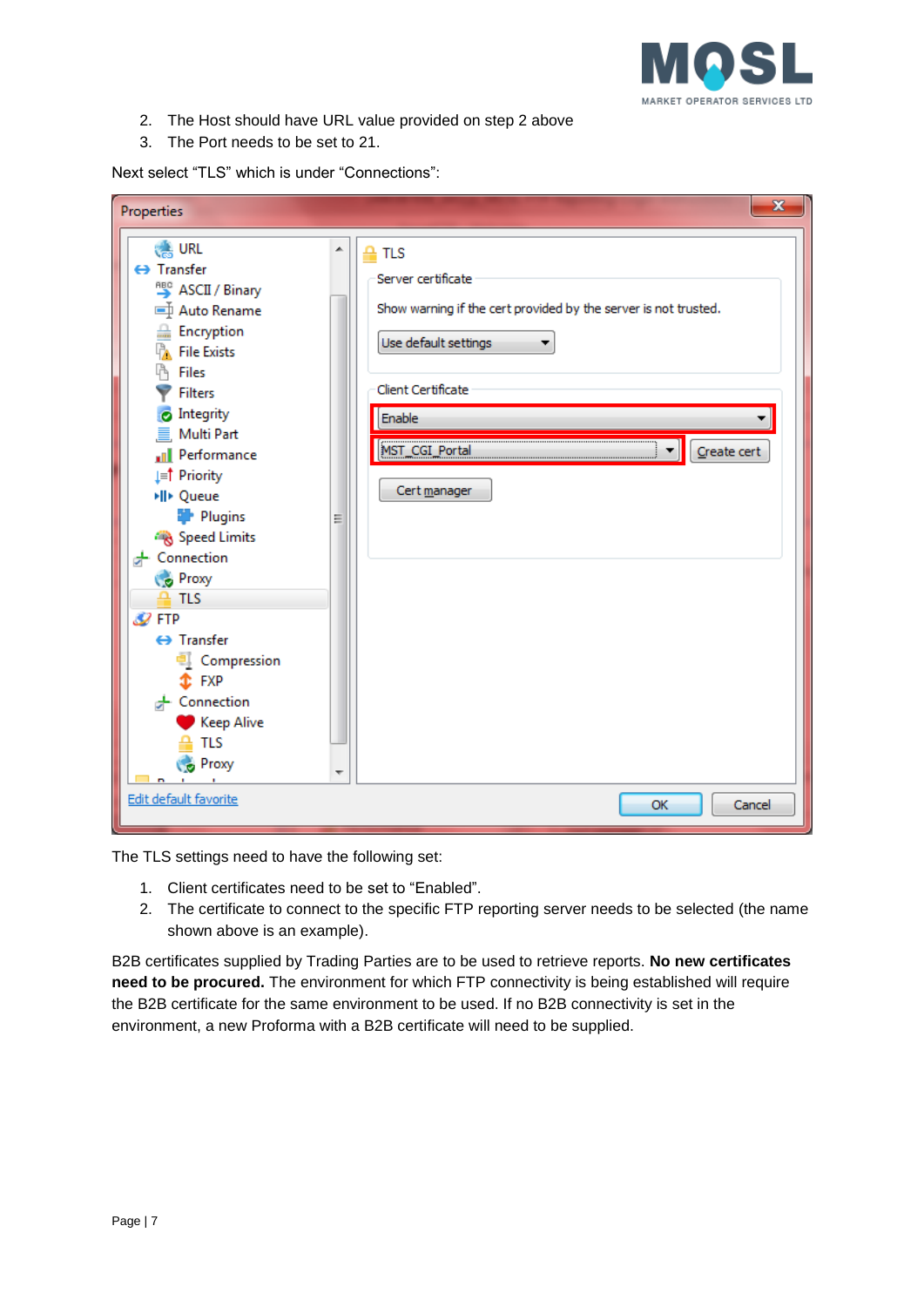

Next select "Connection" which is under "FTP":

| Properties                 |   |                              | x                                                |
|----------------------------|---|------------------------------|--------------------------------------------------|
| <b>CALL</b>                | ▲ | <b>A</b> -Connection         |                                                  |
| ← Transfer                 |   | Control connection           |                                                  |
| <b>ASCII</b> / Binary      |   |                              |                                                  |
| <b>■ Auto Rename</b>       |   | Send FEAT                    | Send before and after login                      |
| Encryption                 |   |                              |                                                  |
| <b>File Exists</b>         |   | Data connection              |                                                  |
| lä,<br>Files               |   | Mode                         | Use default settings                             |
| <b>Filters</b>             |   |                              |                                                  |
| <b>o</b> Integrity         |   | Active mode (PORT) settings  |                                                  |
| <b>Multi Part</b>          |   | PORT IP mode                 | Use default settings                             |
| Performance<br>пD.         |   |                              |                                                  |
| ⊥≡ा Priority               |   | PORT IP                      |                                                  |
| ▶ Queue                    |   | Limit local port range       | Use default settings                             |
| Plugins                    | Ξ |                              |                                                  |
| Speed Limits               |   |                              |                                                  |
| + Connection               |   | UPnP                         | Use default settings<br>$\overline{\phantom{a}}$ |
| <b>Proxy</b>               |   |                              |                                                  |
| <b>TLS</b>                 |   |                              |                                                  |
| $\mathscr{D}$ FTP          |   | Passive mode (PASV) settings |                                                  |
| $\leftrightarrow$ Transfer |   | PASV IP mode                 | Use default settings                             |
| Compression                |   |                              |                                                  |
| $\mathbf{\hat{x}}$ FXP     |   |                              |                                                  |
| <b>+</b> Connection        |   |                              |                                                  |
| <b>Keep Alive</b>          |   |                              |                                                  |
| <b>TLS</b>                 |   |                              |                                                  |
| Proxy                      |   |                              |                                                  |
| Edit default favorite      |   |                              | OK<br>Cancel                                     |

The "Control Connection" needs to have "Send FEAT" set to "Send before and after login".

Once the properties are set the "OK" button can be pressed to save the settings and return to the main screen to start the session.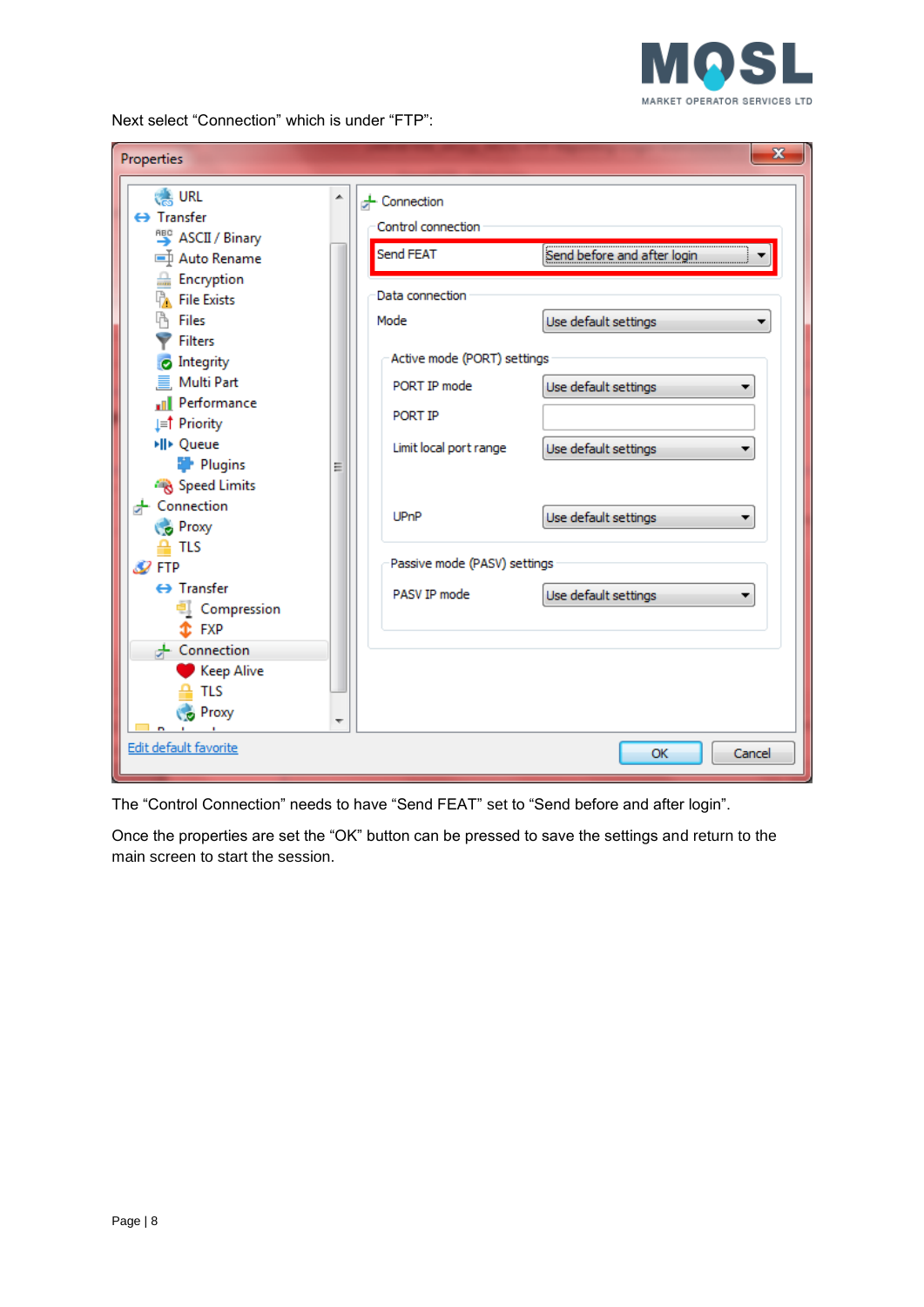

When the session is started it will automatically connect to the server. When a successful connection has been achieved the FTP server directories will be displayed. Initially you will land in the root folder:



Access is denied to any organisations other than your own.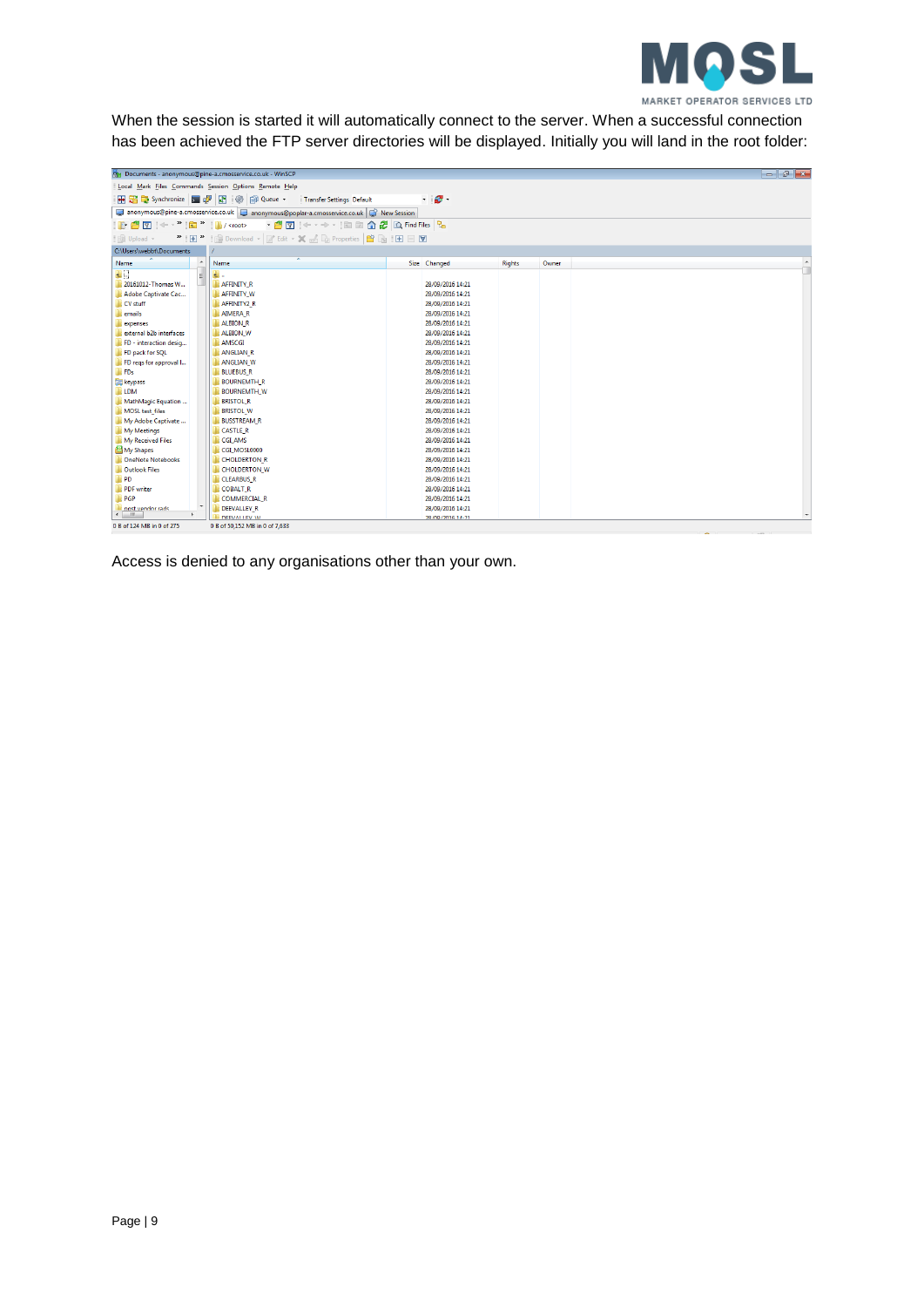

Access your own folder by double clicking on your organisation ID. This will show the FTP automated reports directory structure. These are as follows:

| $\bigcirc$<br>s<br>IJ.<br>$=$ i $\sqrt{2}$                                                                              |                                                                                                                                                                                                                                                                                                                                                                        | SmartFTP - [pine-a.cmosservice.co.uk - anonymous (2)] /CGI-AMS/                                                              |                                         | 困<br>$\Box$<br>$\times$                    |
|-------------------------------------------------------------------------------------------------------------------------|------------------------------------------------------------------------------------------------------------------------------------------------------------------------------------------------------------------------------------------------------------------------------------------------------------------------------------------------------------------------|------------------------------------------------------------------------------------------------------------------------------|-----------------------------------------|--------------------------------------------|
| File<br>Home<br>Share<br>View<br>Tools                                                                                  | Window                                                                                                                                                                                                                                                                                                                                                                 |                                                                                                                              |                                         |                                            |
| ď<br>Cut<br>M <sub>m</sub> Copy URL *<br>Paste<br>Copy<br>Move<br>Copy<br>$\frac{1}{2}$<br>to <sup>*</sup><br>Clipboard | New item -<br>-1<br>Upload<br>New<br>Delete Rename<br>folder<br>Organize<br>New                                                                                                                                                                                                                                                                                        | Select all<br><b>Dpen</b> *<br><b>Z</b> Edit<br>88 Select none<br>Properties<br><b>AR</b> Invert selection<br>Select<br>Open | M B<br>۵O<br>Filter<br>set <sup>+</sup> |                                            |
| Address <sup>2</sup><br>pine-a.cmosservice.co.uk - anonymous (2)                                                        |                                                                                                                                                                                                                                                                                                                                                                        | $\rightarrow$ Login                                                                                                          | Password                                | Port<br>21 Anonymous                       |
|                                                                                                                         |                                                                                                                                                                                                                                                                                                                                                                        |                                                                                                                              |                                         | $\triangle$ $\triangleright$ $\rightarrow$ |
| pine-a.cmosservice.co.uk - an X<br>$\mathbb{R}$ > CGI-AMS ><br>$\leftarrow$ - $\rightarrow$ - $\uparrow$                |                                                                                                                                                                                                                                                                                                                                                                        |                                                                                                                              | $\frac{0101}{2}$ +<br>٠<br>$\ddot{}$    | Search CGI-AMS<br>$\Box$                   |
|                                                                                                                         | ▲                                                                                                                                                                                                                                                                                                                                                                      |                                                                                                                              | $\mathcal{C}$<br>Les                    |                                            |
| $-7$ $\times$<br><b>Folders</b>                                                                                         | Name                                                                                                                                                                                                                                                                                                                                                                   | Date modified<br>Type                                                                                                        | Size                                    |                                            |
| $\triangleright$ Root                                                                                                   | Agreement                                                                                                                                                                                                                                                                                                                                                              | 02/08/2016 16:36<br><b>File folder</b>                                                                                       |                                         |                                            |
|                                                                                                                         | AuditLog                                                                                                                                                                                                                                                                                                                                                               | 01/08/2016 15:39<br><b>File folder</b>                                                                                       |                                         |                                            |
|                                                                                                                         | <b>BusinessTransactionDossiers</b>                                                                                                                                                                                                                                                                                                                                     | 01/08/2016 15:39<br><b>File folder</b>                                                                                       |                                         |                                            |
|                                                                                                                         | <b>ConnectionRegister</b>                                                                                                                                                                                                                                                                                                                                              | 01/08/2016 15:39<br><b>File folder</b>                                                                                       |                                         |                                            |
|                                                                                                                         | InterimSupplier                                                                                                                                                                                                                                                                                                                                                        | 01/08/2016 15:39<br><b>File folder</b>                                                                                       |                                         |                                            |
|                                                                                                                         | InterimSupplierAllocations                                                                                                                                                                                                                                                                                                                                             | 01/08/2016 15:39<br><b>File folder</b>                                                                                       |                                         |                                            |
|                                                                                                                         | MarketMeterData<br>MarketPerformanceFramework                                                                                                                                                                                                                                                                                                                          | File folder<br>01/08/2016 15:39<br>File folder                                                                               |                                         |                                            |
|                                                                                                                         | ParticipantManagement                                                                                                                                                                                                                                                                                                                                                  | 01/08/2016 15:39<br>01/08/2016 15:39<br><b>File folder</b>                                                                   |                                         |                                            |
|                                                                                                                         | PublishedReports                                                                                                                                                                                                                                                                                                                                                       | <b>File folder</b><br>01/08/2016 15:39                                                                                       |                                         |                                            |
|                                                                                                                         | ReportRequests                                                                                                                                                                                                                                                                                                                                                         | <b>File folder</b><br>01/08/2016 15:39                                                                                       |                                         |                                            |
|                                                                                                                         | Settlement                                                                                                                                                                                                                                                                                                                                                             | 01/08/2016 15:39<br><b>File folder</b>                                                                                       |                                         |                                            |
|                                                                                                                         | <b>Tariff</b>                                                                                                                                                                                                                                                                                                                                                          | 02/08/2016 16:39<br><b>File folder</b>                                                                                       |                                         |                                            |
|                                                                                                                         | UserManagement                                                                                                                                                                                                                                                                                                                                                         | <b>File folder</b><br>01/08/2016 15:39                                                                                       |                                         |                                            |
|                                                                                                                         | VolumeTransfer                                                                                                                                                                                                                                                                                                                                                         | <b>File folder</b><br>01/08/2016 15:39                                                                                       |                                         |                                            |
|                                                                                                                         |                                                                                                                                                                                                                                                                                                                                                                        |                                                                                                                              |                                         |                                            |
|                                                                                                                         | 15 items                                                                                                                                                                                                                                                                                                                                                               |                                                                                                                              |                                         |                                            |
|                                                                                                                         | [12:32:43] 2>PASV<br>$60 -$<br>[12:32:43] 2>227 Entering Passive Mode (10,18,65,56,9,167).<br>[12:32:43] 2>Passive IP address returned from server different from server IP.<br>[12:32:43] 2>Replacing received PASV address 10.18.65.56 by server address 163.164.4.24.<br>[12:32:43] 2>Opening data connection to 163.164.4.24 Port: 2471<br>$[12:32:43]$ 2>LIST -aL |                                                                                                                              |                                         | $\Delta$                                   |
|                                                                                                                         | [12:32:43] 2>150 Opening ASCII mode data connection.<br>[12:32:43] 2>TLS 1.0 encrypted session established.                                                                                                                                                                                                                                                            |                                                                                                                              |                                         |                                            |
|                                                                                                                         | [12:32:43] 2>Key Exchange: 256 bit ECDHE<br>$\overline{\phantom{a}}$                                                                                                                                                                                                                                                                                                   |                                                                                                                              |                                         |                                            |
|                                                                                                                         | [12:32:43] 2>Session Cipher: 256 bit AES<br>平<br>ESQUEDIADE DIDDE TUBULEUM<br>×                                                                                                                                                                                                                                                                                        |                                                                                                                              |                                         |                                            |
| 15 items                                                                                                                |                                                                                                                                                                                                                                                                                                                                                                        |                                                                                                                              |                                         | $\mathbb{F}$                               |
|                                                                                                                         |                                                                                                                                                                                                                                                                                                                                                                        |                                                                                                                              |                                         |                                            |
| Transf                                                                                                                  | 2 <sup>2</sup>                                                                                                                                                                                                                                                                                                                                                         |                                                                                                                              |                                         |                                            |
| Name<br>Operation                                                                                                       | Size Source<br>Destination                                                                                                                                                                                                                                                                                                                                             |                                                                                                                              | <b>Status</b>                           | Average speed                              |
| ÷<br>F<br>$\times$ Tdle                                                                                                 |                                                                                                                                                                                                                                                                                                                                                                        | Items: 0<br>Total: 0 bytes                                                                                                   | In Speed: 0 bytes/s                     | D.<br>Out Speed: 0 bytes/s                 |
|                                                                                                                         |                                                                                                                                                                                                                                                                                                                                                                        |                                                                                                                              | Transferred: 0 bytes                    |                                            |

## **3 Folder Structure**

Reports are grouped together by type and are placed in separate subfolders. The folder structure is as follows:

| <b>Folder Name</b> | <b>Reports Included</b>        |
|--------------------|--------------------------------|
| <b>Agreement</b>   | Agreements<br>$\bullet$        |
| <b>Audit Log</b>   | <b>Audit Logs</b><br>$\bullet$ |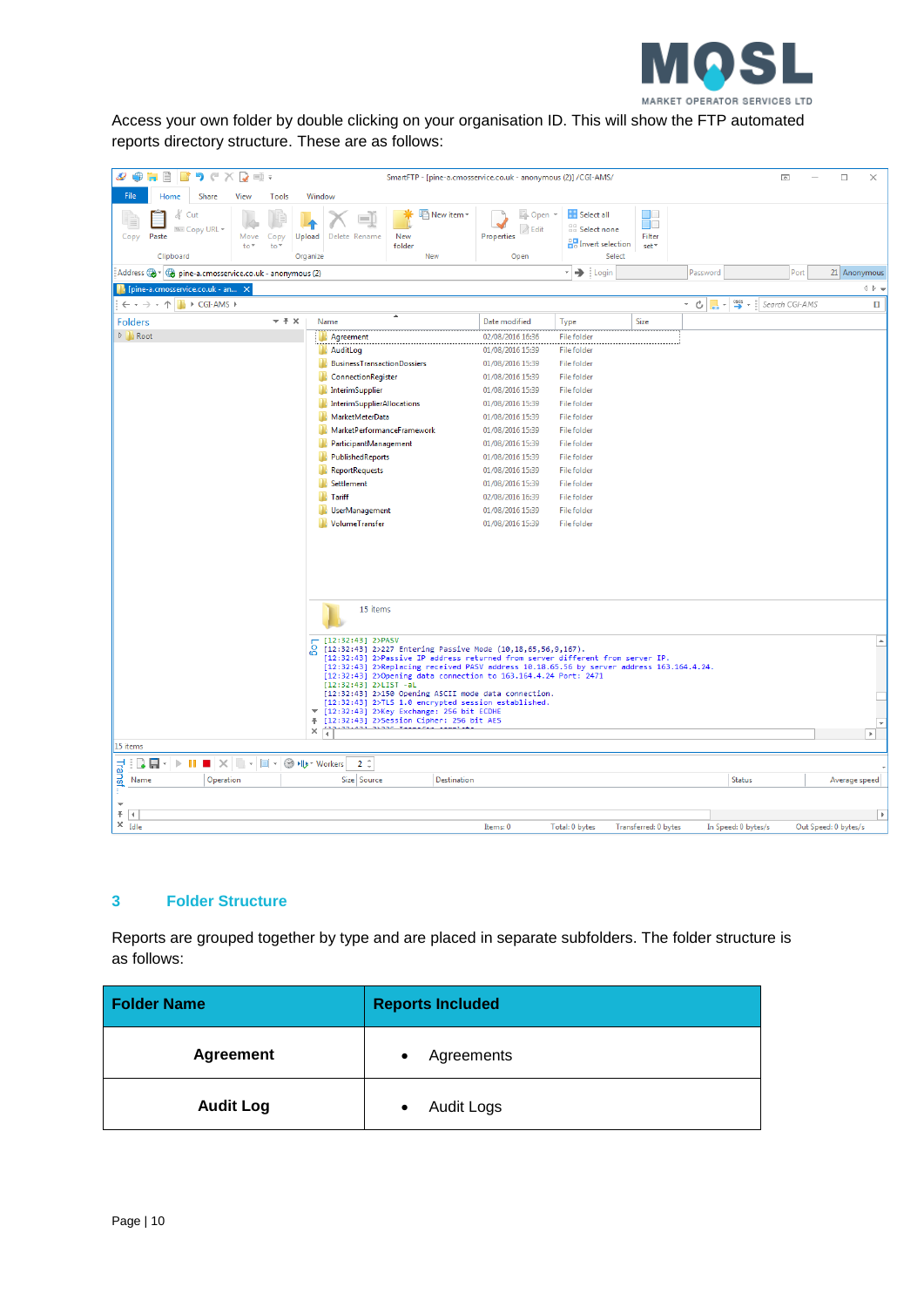

| <b>Folder Name</b>                   | <b>Reports Included</b>                                                                                                                                                                                                                                                                                                                                                                                                                                                                 |
|--------------------------------------|-----------------------------------------------------------------------------------------------------------------------------------------------------------------------------------------------------------------------------------------------------------------------------------------------------------------------------------------------------------------------------------------------------------------------------------------------------------------------------------------|
| <b>Business Transaction Dossiers</b> | <b>Transfer Cancellations</b><br>$\bullet$<br><b>Erroneous Transfers</b><br><b>Meter Reads Analysis</b><br>$\bullet$                                                                                                                                                                                                                                                                                                                                                                    |
| <b>Connection Register</b>           | <b>Calculated Discharges</b><br>$\bullet$<br><b>DPID<sub>s</sub></b><br>$\bullet$<br><b>Long Unread Meters</b><br>$\bullet$<br>Meter-DPID Associations<br><b>Meter-Networks Associations</b><br><b>Meter-SPID Associations</b><br><b>Meters</b><br>٠<br>New and Partial SPIDs<br><b>Outstanding Unpaired SPIDs</b><br>$\bullet$<br><b>Sewerage Service Components</b><br>$\bullet$<br>Sewerage SPIDs<br>$\bullet$<br><b>Water Service Components</b><br>$\bullet$<br><b>Water SPIDs</b> |
| <b>Interim Supplier</b>              | Interim Supplier Allocation Notice<br>$\bullet$                                                                                                                                                                                                                                                                                                                                                                                                                                         |
| <b>Interim Supplier Allocation</b>   | <b>Interim Supplier Allocation Results</b><br>$\bullet$                                                                                                                                                                                                                                                                                                                                                                                                                                 |
| <b>Market Meter Data</b>             | <b>Calculated Discharge Volumes</b><br>$\bullet$<br><b>Meter Reads</b><br>$\bullet$<br><b>Trade Effluent Volumetric Adjustments</b><br>$\bullet$<br>Volumetric Adjustments<br>$\bullet$                                                                                                                                                                                                                                                                                                 |
| <b>Market Performance Framework</b>  | Market Performance Standard Reports<br>Market Performance Standard Charges<br>Reports                                                                                                                                                                                                                                                                                                                                                                                                   |
| <b>Participant Management</b>        | Market Operator use only<br>$\bullet$                                                                                                                                                                                                                                                                                                                                                                                                                                                   |
| <b>Published Reports</b>             | <b>Published Reports</b><br>$\bullet$                                                                                                                                                                                                                                                                                                                                                                                                                                                   |
| <b>Report Requests</b>               | <b>Report Requests</b>                                                                                                                                                                                                                                                                                                                                                                                                                                                                  |